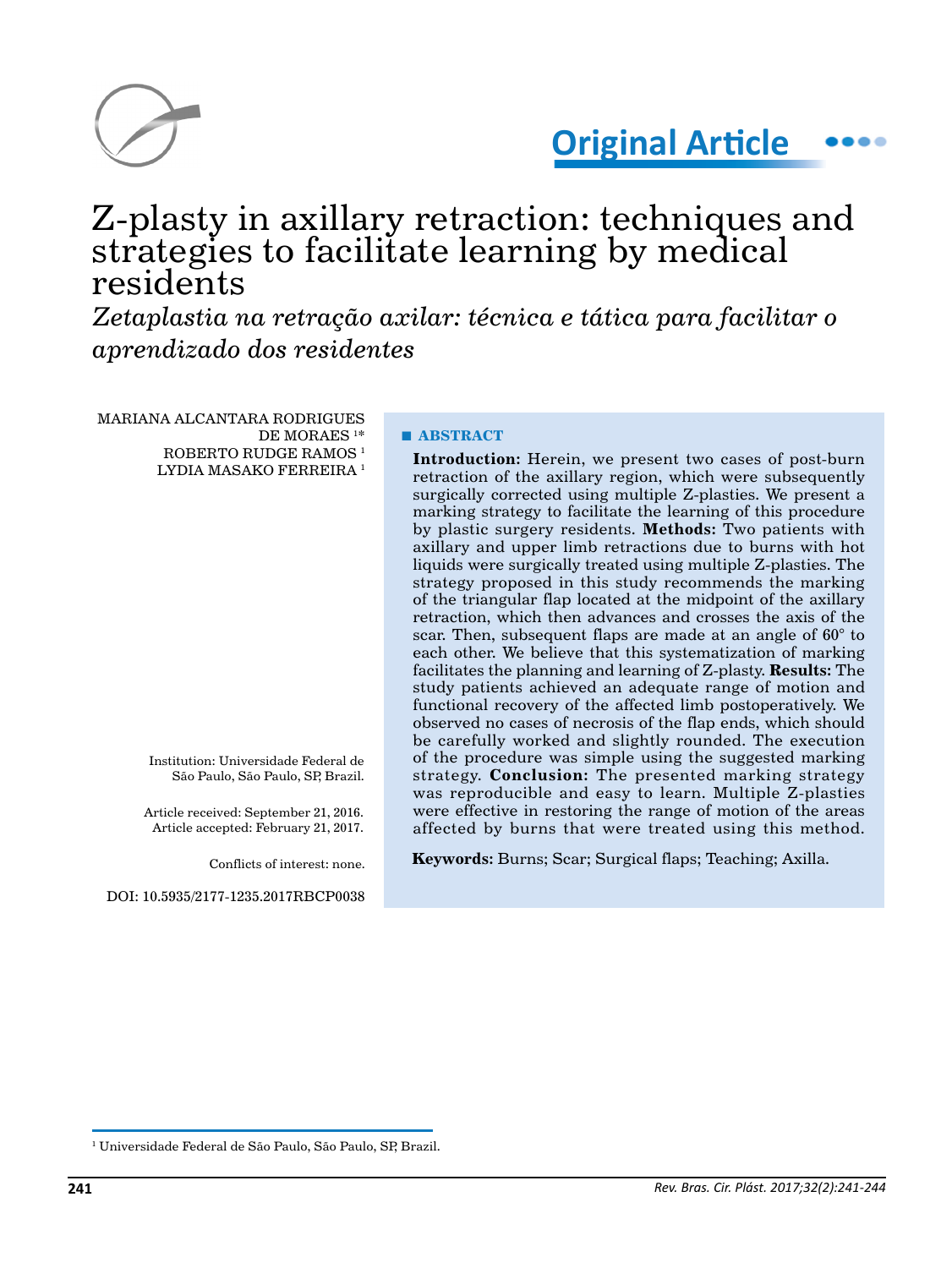#### **■ RESUMO**

**Introdução:** São apresentados dois casos de retração em região axilar após queimadura em que a correção cirúrgica foi realizada empregando-se zetaplastias múltiplas. Apresentamos uma tática de marcação que visa facilitar o aprendizado desse procedimento pelos residentes de Cirurgia Plástica. **Métodos:**  Dois pacientes com retrações axilares e de membros superiores após queimadura com líquido aquecido foram submetidos à correção cirúrgica empregando-se a zetaplastia múltipla. A tática de planejamento proposta nesse estudo preconiza primeiro a marcação do retalho triangular localizado no ponto médio da retração axilar, o qual irá avançar e cruzar o eixo da cicatriz, e a partir daí o desenho dos retalhos subsequentes com ângulo de 60° entre si. Acreditamos que essa sistematização da marcação facilita o planejamento e aprendizado da plástica em Z. **Resultados:** Os pacientes apresentaram adequadas amplitude de movimento e recuperação funcional do membro acometido no pós-operatório. Não houve necrose das extremidades dos retalhos, que preconizamos serem cuidadosamente trabalhadas e um pouco arredondadas; e a execução do procedimento foi simples devido à tática de marcação que aplicamos. **Conclusão:** A tática de marcação que apresentamos é reprodutível e de fácil aprendizado. A zetaplastia múltipla foi eficaz em restabelecer a amplitude de movimento das áreas com sequela de queimadura tratadas com esse método.

**Descritores:** Queimaduras; Cicatriz; Retalhos cirúrgicos; Ensino; Axila.

#### **INTRODUCTION**

The increased survival of patients who suffer burns in the past three decades is the result of advances in the systematization of acute care procedures. In the past, the survival rate of patients with burns covering 30% to 40% of the body surface was 50%. Presently, 50% of patients with severe burns covering 70% of their body surface can survive when treated in urban centers $^{\rm l}$ .

Increased survival results in a larger number of patients with burn sequelae, particularly scar contractures in the armpits and elbows<sup>2</sup>. In the literature, the incidence of axillary contracture after burns ranges between  $17\%$  and  $38\%$ <sup>3,4</sup>, and this complication results in significant morbidity and functional limitations.

The early introduction of methods for the repair of burn sequelae is essential for the restoration of body shape and function as well as the return of the patient's social life. Whenever possible, axillary grafts should be avoided because they require longer immobilization in the postoperative period. Moreover, the risk of recurrence of the deformity increases because of secondary contraction of the graft.

Axillary retractions should preferably be treated with local or neighboring flaps, including the fasciocutaneous flap of the inner face of the arm, V-Y advancement

flaps, or Z-plasties. Z-plasty has been used for many years and is an essential tool in reparative plastic surgery after burns because of its consistent results, ease of learning, and low donor site morbidity<sup>5</sup>.

## **OBJECTIVE**

The objective of this work was to report a marking strategy that facilitates the planning, execution, and learning of multiple Z-plasties, thereby highlighting the favorable outcomes obtained with the systematization of preoperative marking. We present two cases of patients with alcohol burns with axillary cicatricial retractions and functional limitations, which were subsequently corrected with multiple Z-plasties that were planned according to the proposed marking strategy.

#### **METHODS**

Plans for multiple Z-plasties are highlighted in two cases of patients who developed alcohol burns in the left upper limb and who experienced retractions and functional limitations in the axilla and antecubital fossa. Both patients underwent surgical treatment at the Sector of Burn Sequelae of the Plastic Surgery Department of the Federal University of São Paulo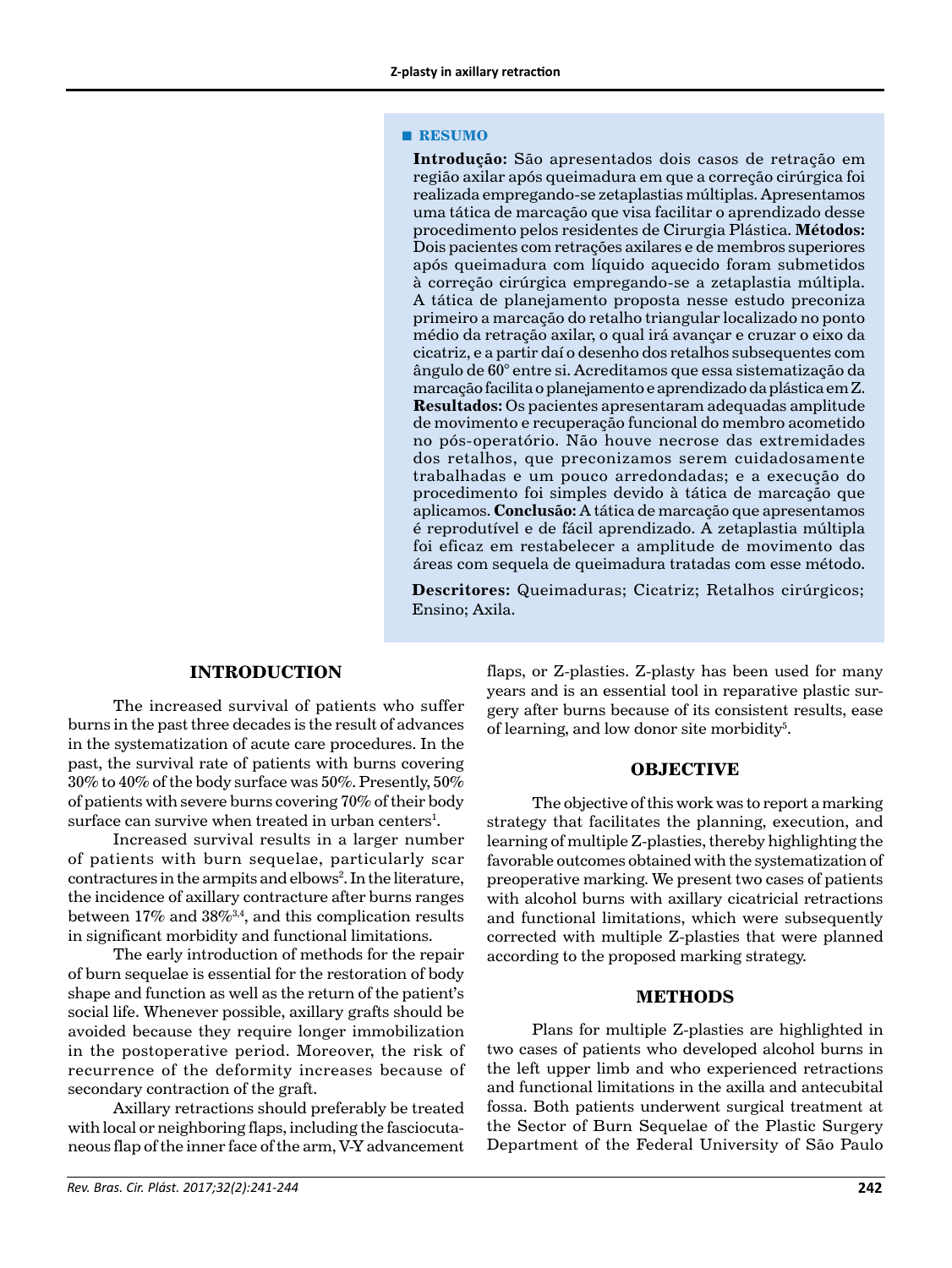(Universidade Federal de São Paulo - UNIFESP), São Paulo, Brazil, by the same surgeon. This study complied with the principles of the Helsinki declaration.

We used the technique of multiple Z-plasties to correct axillary retractions. The retraction in the left antecubital fossa was resolved by double Z-plasty in one patient and excision and partial skin graft in the other patient. The range of motion of the left upper limb was evaluated in these patients before and after surgery.

The following strategy was used to facilitate the understanding and planning of transposition flaps in Z-plasties. We first marked the flap that crosses the axis of the scar retraction and that is located at the midpoint of the retraction. From this marking, we planned the other sides of the "Z" at an angle of 60° relative to this triangular flap.

The number of Z-plasties required depends on the size of the retraction and the range of motion to be achieved. These flaps are made by marking the first flap at the midpoint of the retraction, thereby facilitating the marking of the other branches of the Z-plasty (Figure 1).



**Figure 1.** Strategy for the marking of multiple Z-plasties. We initially mark the flap that crosses the axis of the scar retraction and that is located at the midpoint of the retraction. From this marking, we plan the other sides of the Z-plasty.

# **RESULTS**

Case 1: A 30-year-old male patient, previously healthy, was a victim of alcohol burn 15 years before admission to the Plastic Surgery Department of UNIFESP. The initial treatment provided in another service was conservative and included serial debridement. Upon admission to the Clinic of Burn Sequalae of São Paulo Hospital, the patient presented with skin changes that were typical of second-intention healing in the left arm and scar retraction in the axilla and antecubital fossa with impairment of left arm abduction and left forearm extension (Figure 2).

After clinical assessment, our medical team recommended multiple Z-plasties in the axillary scar that was associated with excision and split-thickness



**Figure 2.** Clinical case 1. A male patient with scar retraction in the left axilla and anterior aspect of the left upper limb with a significant limitation of abduction and extension of the affected limb.

skin graft in the left antecubital fossa. The donor site of the graft was the left thigh. The occlusive dressing was performed using rayon, gauze, and bandage, and the left upper limb was immobilized with a plaster cast until the fifth day after surgery. The evolution of the case was satisfactory, with the release of scars and a restoration of the range of motion of the upper limb during the postoperative period (Figure 3).



**Figure 3.** Before and after surgery. **A:** Marking before surgery; **B:** Immediately after surgery; **C:** One year after surgery. The release of the scars and a restoration of the range of motion are observed.

Case 2: A 32-year-old female patient was a victim of alcohol burn in the left upper limb 7 years before admission. The patient was treated at another hospital with serial debridement and grafting, but developed cicatricial retractions in the axilla and anterior face of the left upper limb and impairment of limb function (Figure 4).

 The patient underwent multiple Z-plasties in the axilla and left antecubital fossa. The postoperative course was satisfactory, thereby allowing for proper movement of the axilla and antecubital fossa of the left upper limb (Figure 5).

## **DISCUSSION**

Scar contractures after burns represent the complication that most often requires restorative surgical intervention<sup>6</sup>. These contractures largely affect the joints and cause a limitation in the range of motion and flexion deformity.